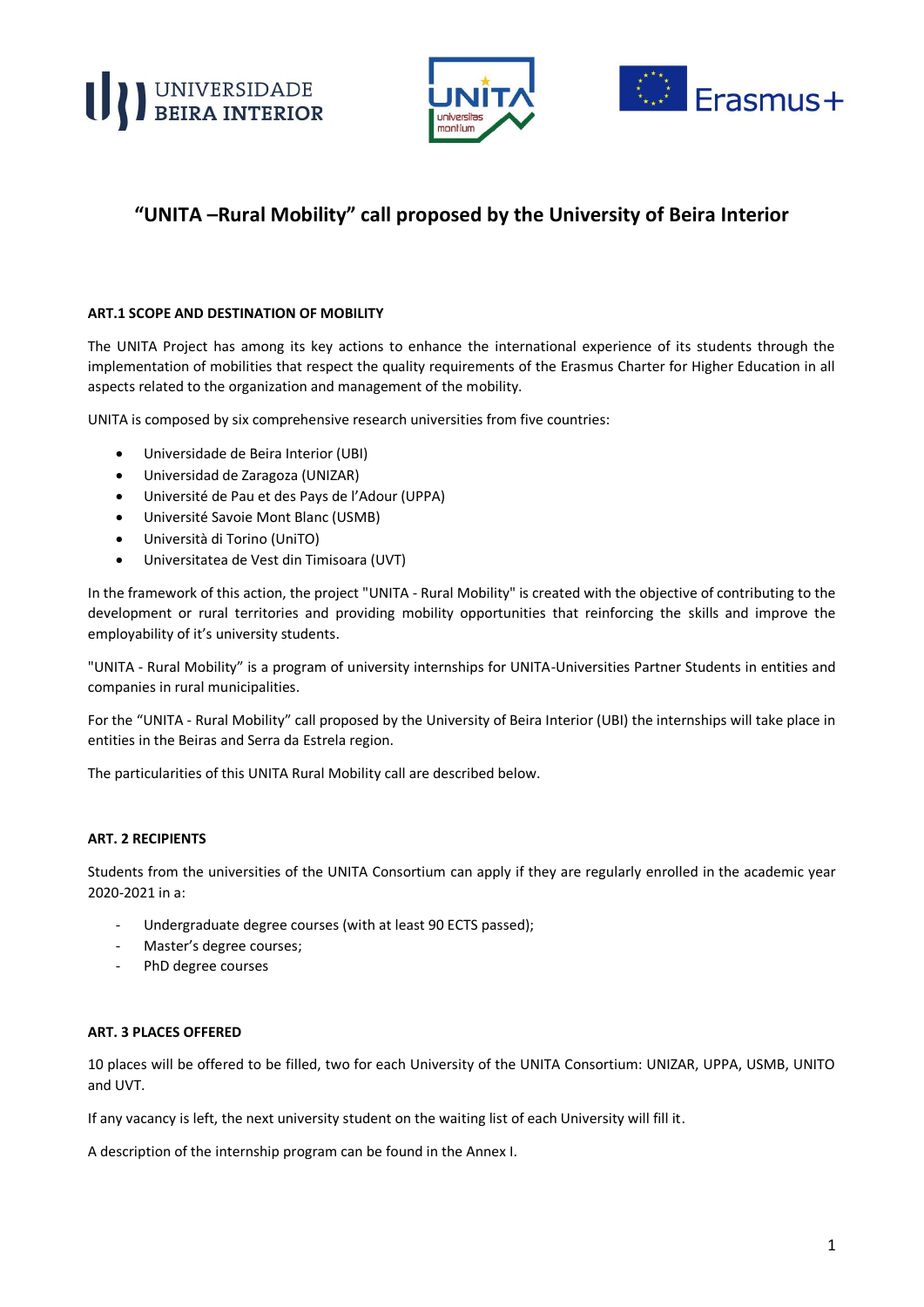





#### **ART.4 ELIGIBILITY REQUIREMENTS**

#### **ART. 4.1. Academic requirements**

Students participating in the program must be enrolled in the academic year 2020-2021, on the date of submission of applications, in official undergraduate (with at least 90 ECTS passed), master's degree or PhD at the Universities of the UNITA Consortium.

This mobility is compatible with other international mobility programs as long as the two mobility periods do not overlap.

#### **ART. 4.2. Language requirements**

The candidates must prove their level of language knowledge

- B1 level of English required
- A2 level of Portuguese recommended

Students must prove their required languages levels by presenting a language certificate (certificate of level of the Common European Framework of Reference for Languages (CEFR), valid international certificate, home institution certificate, self-certification, etc.).

#### **ART. 5 CALENDAR AND DURATION OF THE INTERNSHIP**

The internship will last 2 months (60 days) and will take place from July to August 2021.

Candidates are invited to find out about the exceptional measures related to the COVID-19 emergency that the European Commission introduced in 2020 and which are detailed in Annex II to this call.

# **ART. 6 RECOGNITION OF ACADEMIC ACTIVITIES DURING THE MOBILITY**

The "UNITA - Rural Mobility" program within the UNITA - Universitas Montium Consortium project is considered a training experience for the internationalization of the academic career.

In this regard, the recognition of the activities carried out during the mobility must be agreed by completing the Learning Agreement for Traineeship and Certificate of Traineeship.

For the purposes of recognition, each student must submit the relevant documentation certifying the activity carried out, at the home university.

#### **ART. 7 FINANCIAL SUPPORT**

The students must apply for an individual support **Erasmus + grant** from their home university.

The Erasmus+ grant is a contribution to travel and subsistence related to their period of traineeship abroad.

Accommodation is offered by some host entities.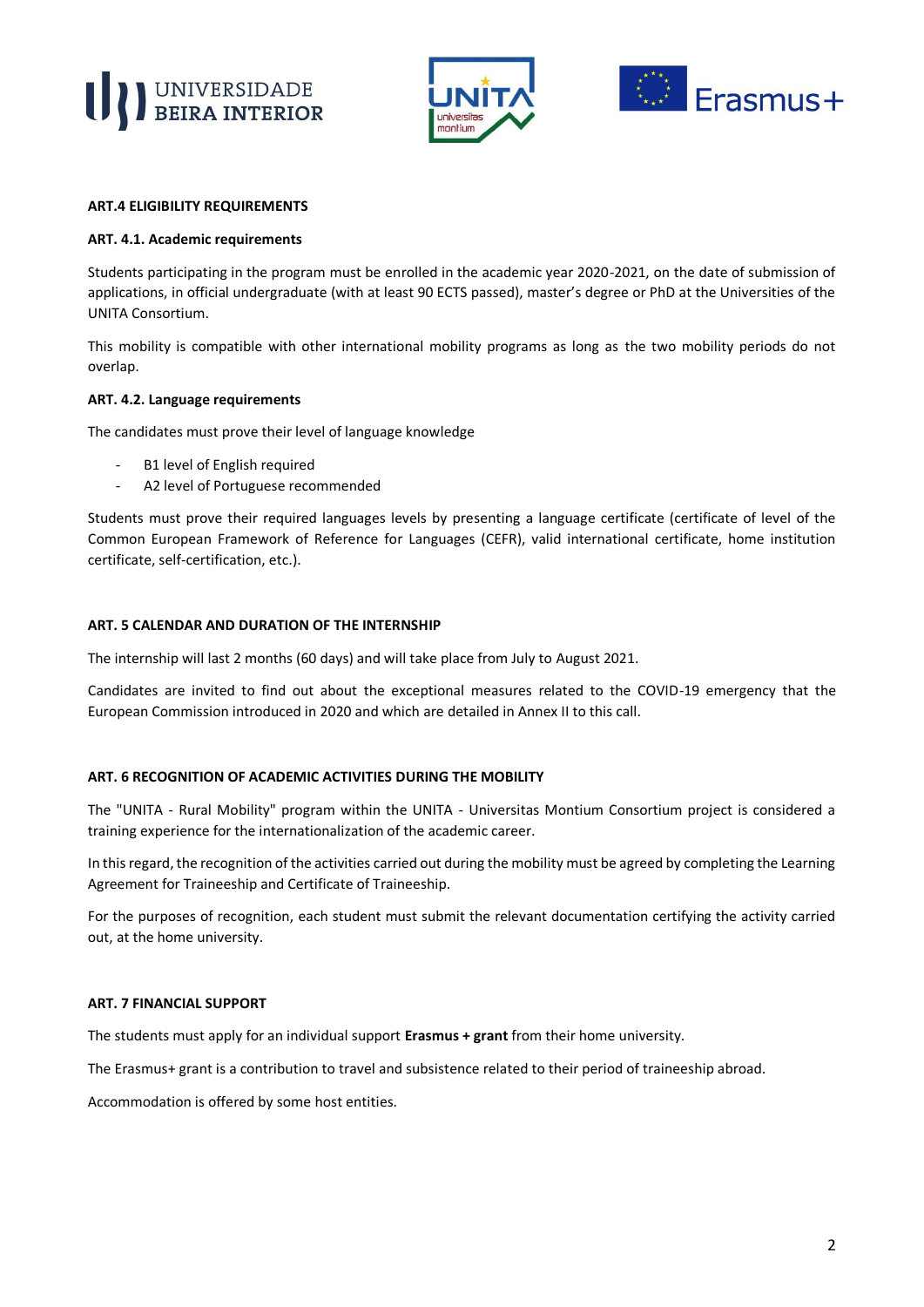# UNIVERSIDADE





# **ART. 8 SUBMITING APPLICATION**

The online application for this call will be open from May 5th to May 31st, 2021 at 2:00 p.m. (CET)

No additions to the application will be allowed after this deadline.

Students must apply via online application form and upload the following documentation to the application:

- Academic transcript of records;
- Enrolment certificate in the academic year 2020-2021;
- Requested language certificate;
- Motivation letter in Portuguese or English (candidates have to explain the reason of their application, their motivation and their academics objectives).

The submission of the application implies acceptance of the terms established in this call for applications and authorization for the University of Beira Interior to verify the veracity of the necessary data in other institutions.

Students who could not access the application online or have technical issues, should contact the International Relations Office of UBI by e-mail [carreiras@ubi.pt](mailto:carreiras@ubi.pt) o[r unita@ubi.pt](mailto:unita@ubi.pt)

# **ART. 9 EVALUATION PROCEDURE**

# **ART. 9.1 Processing of applications**

The UNITA office/International Relations Office of each partner will check if the applicants meet the requirements of this call for applications and if their documentation complies with the provisions of the same. If this is not the case, the interested party will be requested to correct the application.

The final evaluation will be made by the evaluation committee composed by the following members:

- The person in charge of the Vice-rectorate with competence in international mobility at UBI;
- The coordinator of the International Relations Office at UBI;
- The responsible person at the entity host

The Evaluation Committee shall adopt its agreements by majority vote.

# **ART. 9.2 Evaluation of applications**

The Evaluation Committee may give support or advice it seems appropriate. The hosting partner where the training will take place may require an additional interview with the candidates.

The procedure in this call for applications will be processed on a competitive basis and in accordance with the principles of publicity, objectivity, transparency, equality and non-discrimination.

# **ART. 9.3 Assessment criteria and allocation of placements**

Applications are evaluated according to theses following criteria:

- Language skills (25%)
- Academic transcript of records (25%)
- Profile requested by the hosting partner (25%)
- Motivation (25%)

Should there be students of equal merit and priority will be given to the student profile.